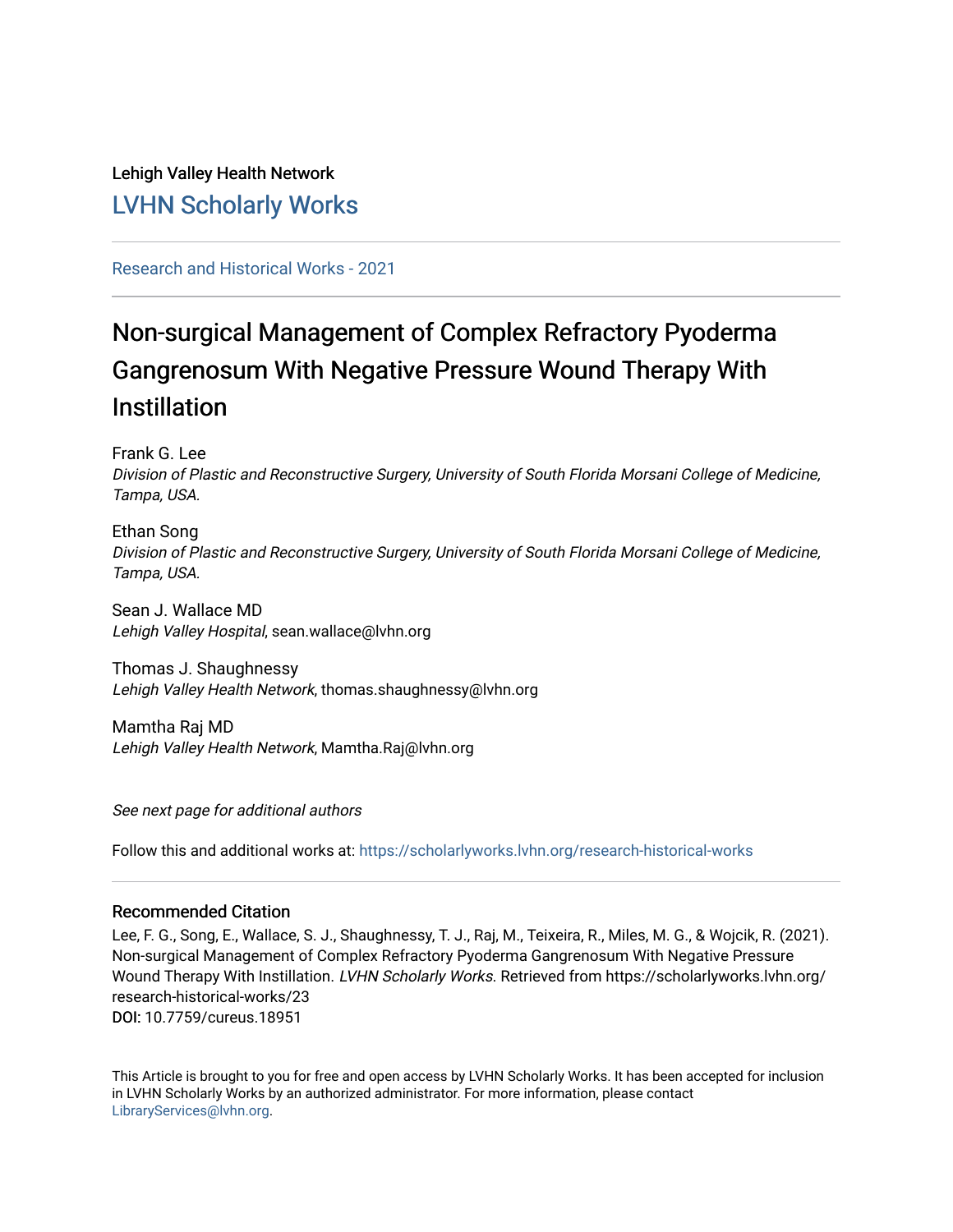#### Authors

Frank G. Lee, Ethan Song, Sean J. Wallace MD, Thomas J. Shaughnessy, Mamtha Raj MD, Robert Teixeira MD, Marshall G. Miles DO, and Randolph Wojcik MD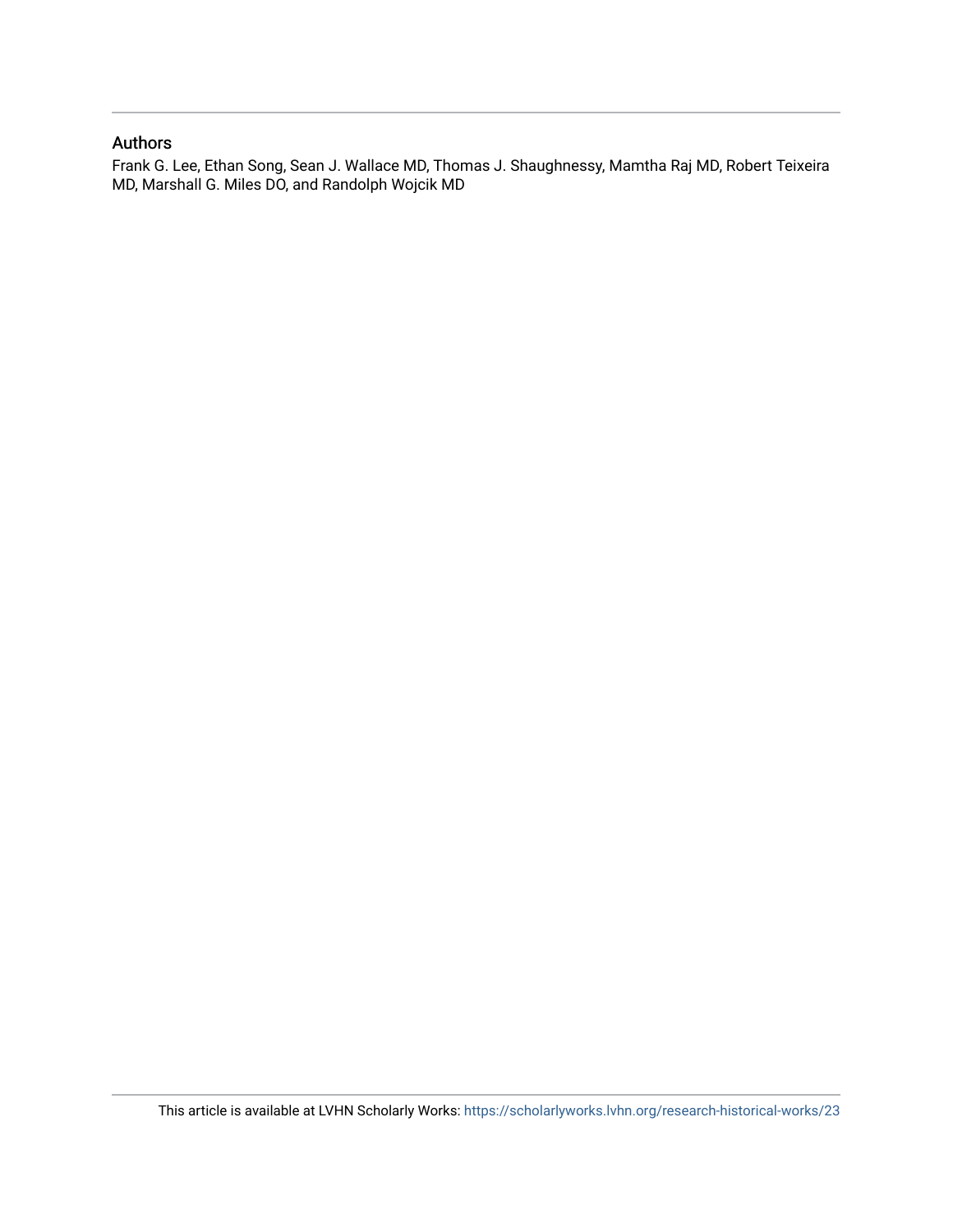## Non-surgical Management of Complex Refractory Pyoderma Gangrenosum With Negative Pressure Wound Therapy With Instillation

Frank G Lee, Ethan Song, [...], and Randolph Wojcik Jr.

#### Abstract

Pyoderma gangrenosum (PG) is a rare skin disorder primarily treated with immunosuppression medication. We report a case of a large, chronic PG wound treated with adjunct negative pressure wound therapy with instillation and dwell time (NPWTi-d) using nonadherent dressing (Mepitel) and reticular open-cell foam with through holes (ROCF-CC) with positive outcomes. The patient was a 62-year-old female with rheumatoid arthritis, Hashimoto's thyroiditis, lymphedema, and morbid obesity who presented with a 19.5 cm x 13.2 cm x 2.1 cm wound of three years duration on the right posterolateral lower extremity that successfully responded to a multimodality approach of immunosuppression and wound vac therapy. We conclude in our case that NPWTi-d with Mepitel and ROCF-CC enhanced the wound healing process, and we discuss NPWTi-d's potential role and benefit as an adjunctive therapy option for chronic and poorly controlled PG on patients taking concurrent immunosuppression.

**Keywords:** rheumatoid arthritis, mepitel, instillation, negative pressure wound therapy, pyoderma gangrenosum

#### Introduction

Pyoderma gangrenosum (PG) is a rare neutrophilic dermatosis that is associated with inflammatory bowel disease and rheumatoid arthritis (RA). PG presents initially as a tender nodule, plaque, or pustule that develops into a painful ulcer with undermined margins, violaceous borders, and surrounding erythema [\[1](#page-7-0)]. Accurate identification of PG is important, as debridement may worsen the lesion through a phenomenon called pathergy. Newer wound care techniques like negative pressure wound therapy with instillation and dwell time (NPWTi-d) using an irrigating solution have shown promising results in difficult-to-treat wounds [\[2](#page-7-1)-[4\]](#page-8-0). Additionally, with advancements in dressing types including reticular open-cell foam with through holes (ROCF-CC, Veraflo cleanse choice, KCI) and nonadherent dressing (Mepitel), the choice of dressing should be considered. We report a positive effect of using NPWTi-d with ROCF-CC and Mepitel on a complex case of PG that was not healing on systemic immunosuppression only.

#### Case presentation

A 62-year-old female with RA, Hashimoto's thyroiditis, lymphedema, fibromyalgia, and BMI 56 had a large chronic right lower extremity (RLE) wound for the past three years. She was diagnosed with pyoderma gangrenosum on biopsy which showed dense neutrophilic inflammation. Two years prior, she had stopped etanercept for her RA, and for the past year, she had not been to the lymphedema clinic (citing insurance difficulties for both). Skin grafts, including an Apligraft, were attempted three times at an outside facility and all of them failed. Over the next year, she was hospitalized multiple times for poor wound healing and superimposed infection, and treated with gentle debridement, standard vac therapy, and dressing changes with mupirocin and betamethasone. Rheumatology recommended prednisone during her hospitalizations of flare-ups, followed by maintenance methotrexate immunosuppression as an outpatient. Humira was attempted but discontinued due to diarrhea. After initial difficulty with adherence, a stable regimen of methotrexate 20 mg weekly with folic acid supplementation was established for the treatment of her RA. Due to the large size of the RLE wound and recurrent superimposed infections, her PG did not heal with methotrexate and wound care regimen. The PRS service decided to switch to NPWTi-d (Vac Veraflo) with 10 min dwell time, 3.5 hours between soaks, and negative pressure of 125 mmHg. Normal saline and dilute sodium hypochlorite (Dakin's) solution were used for instillation. Wound care team noted significant improvement with Mepitel dressing as the contact layer on the wound bed, compared to Adaptic. Additionally, the patient preferred Mepitel reporting that it caused less pain during dressing changes. ROCF-CC was placed on top of the Mepitel. This set-up was used for the patient's last two hospitalizations [\(Figure](https://www.ncbi.nlm.nih.gov/pmc/articles/PMC8605928/figure/FIG1/?report=objectonly) 1) from day 0 [\(Figure](https://www.ncbi.nlm.nih.gov/pmc/articles/PMC8605928/figure/FIG2/?report=objectonly) 2) to day 25, and readmission from day 59 to day 115 [\(Figure](https://www.ncbi.nlm.nih.gov/pmc/articles/PMC8605928/figure/FIG3/?report=objectonly) 3). On day 115, the patient was discharged with traditional NPWT. At her six-month outpatient follow-up visit, her wound was 4 cm x 2 cm. At nine months, the wound had completely healed [\(Figure](https://www.ncbi.nlm.nih.gov/pmc/articles/PMC8605928/figure/FIG4/?report=objectonly) 4).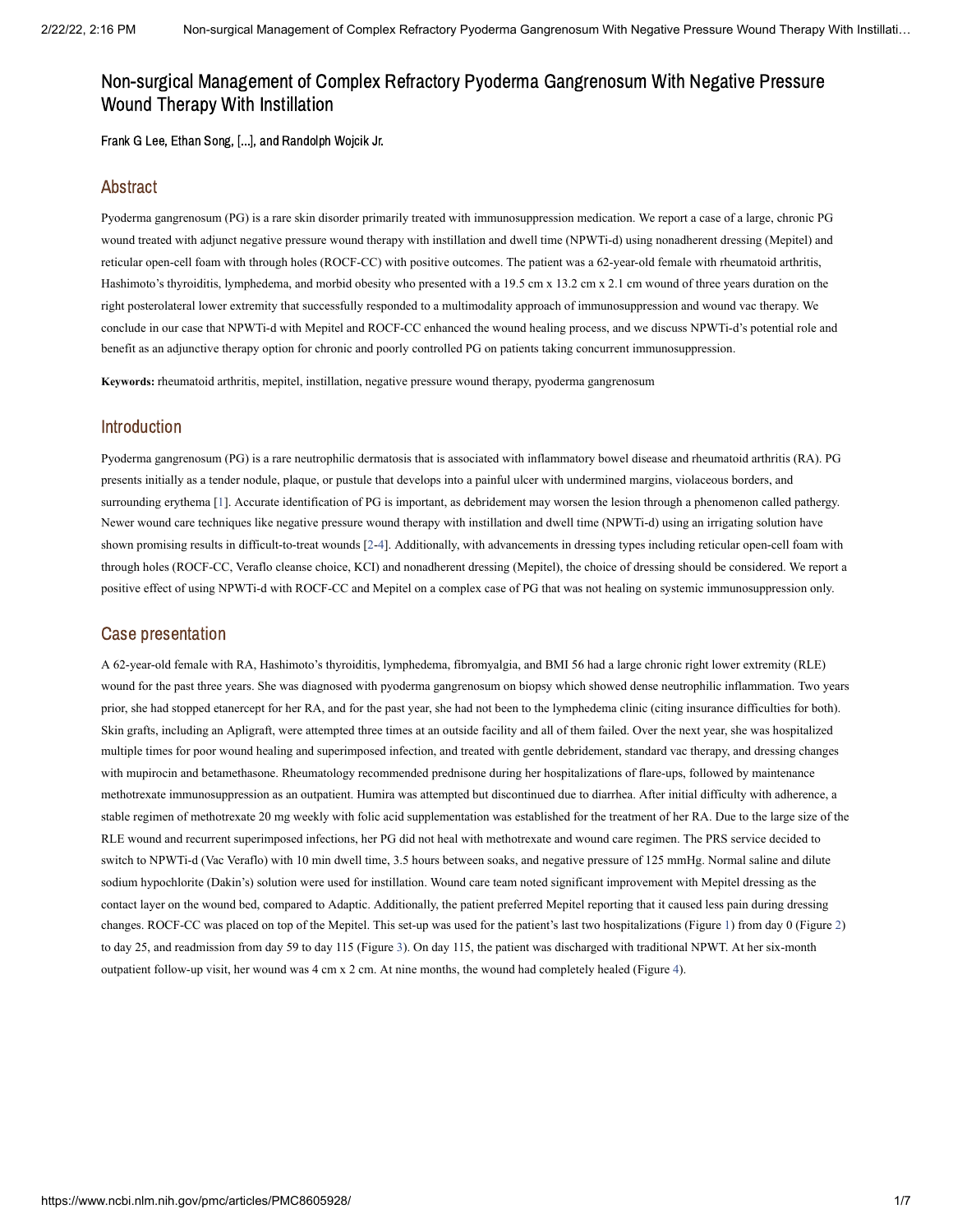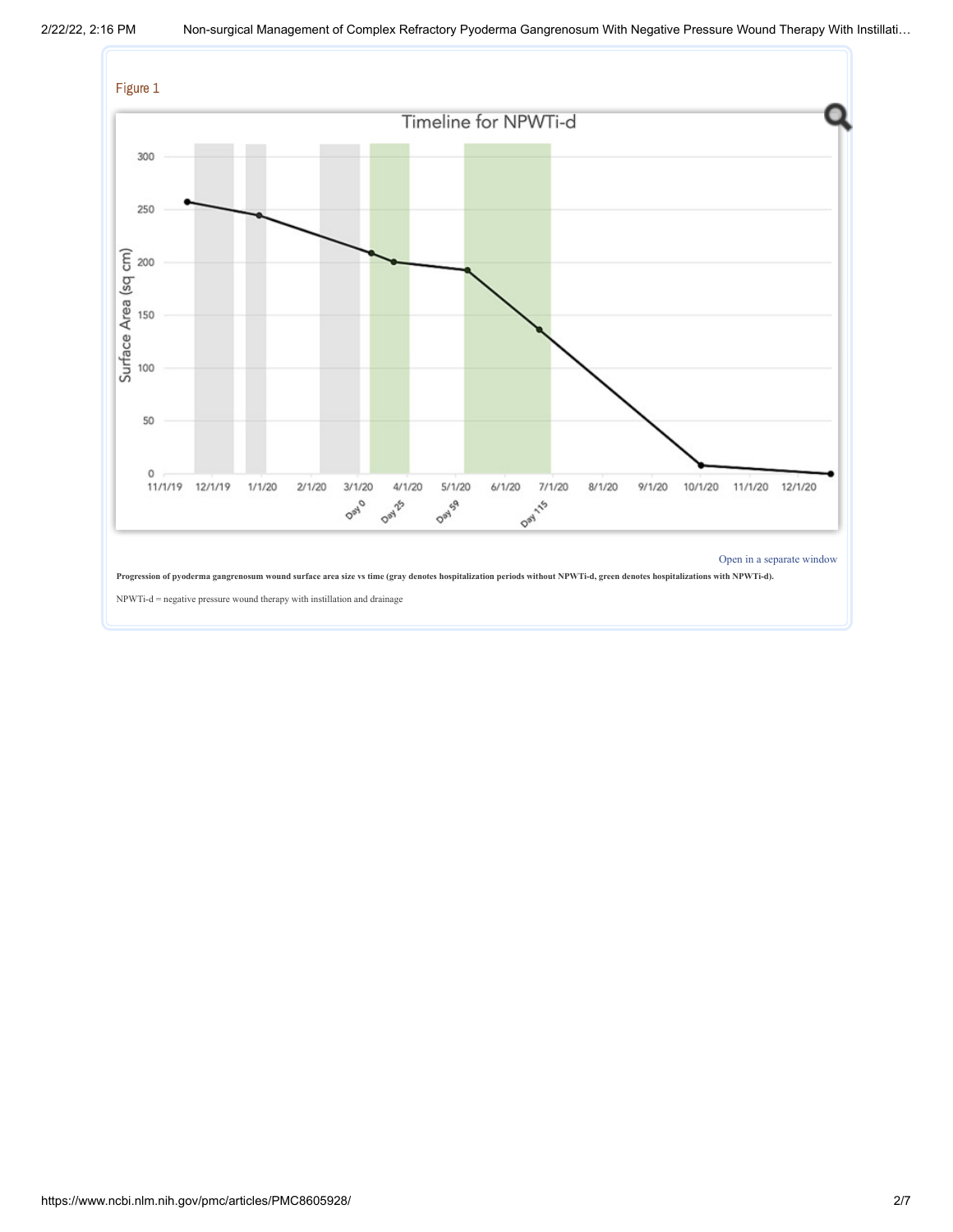

Chronic PG ulcer of three years on right posterolateral lower extremity prior to adjunct NPWTi-d therapy in addition to systemic immunosuppression therapy (day 0). Size is 19.7 x 10.6 cm.  $\mathit{NPWTi-d} = \mathit{negative}$  pressure wound therapy with instillation and drainage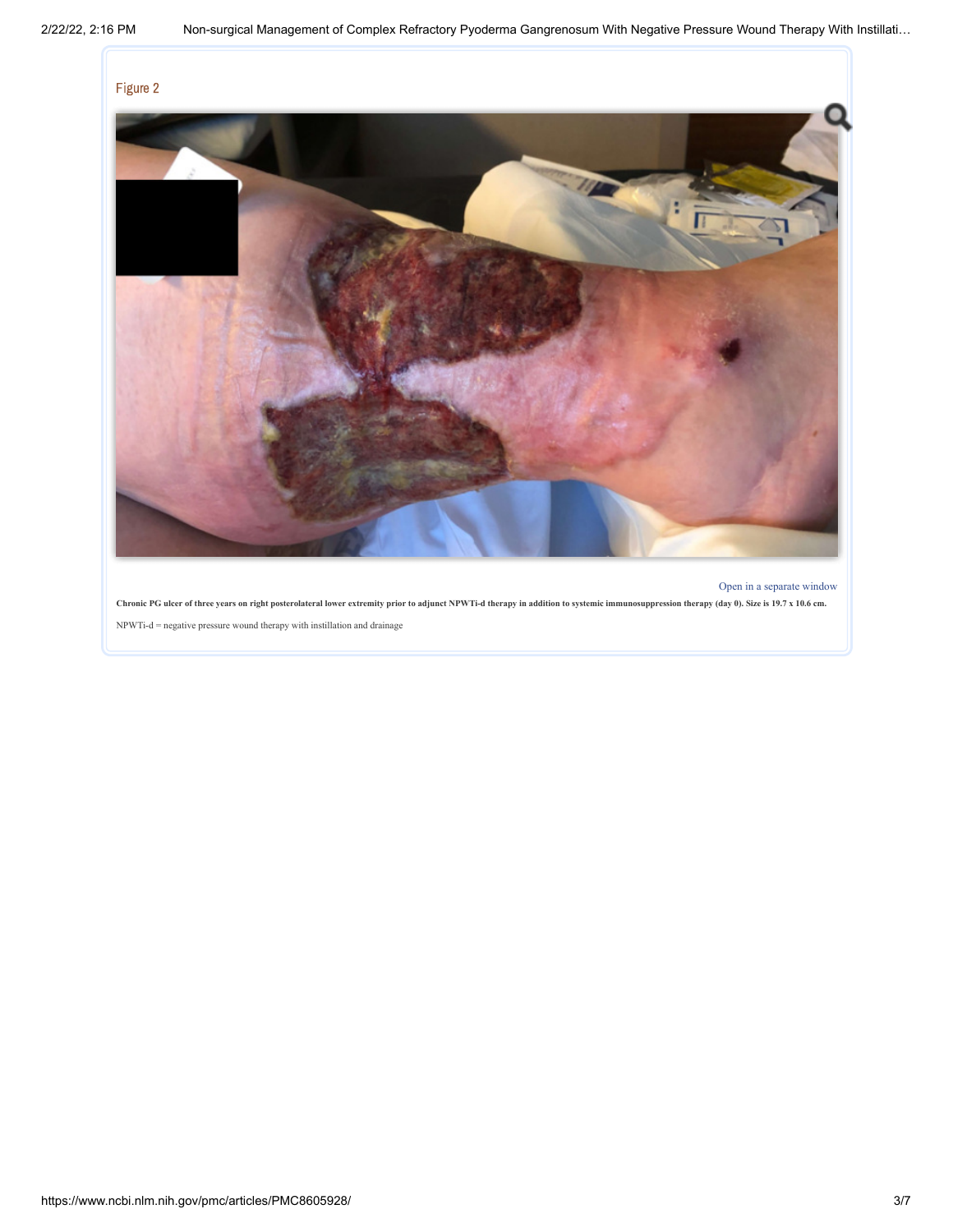

Open in a [separate](https://www.ncbi.nlm.nih.gov/pmc/articles/PMC8605928/figure/FIG3/?report=objectonly) window

After 56 days of consecutive NPWTi-d therapy (115 days since the start of NPWTi-d). Size is 12.3 x 11.1 x 0.6 cm.

 $\mathit{NPWTi-d} = \mathit{negative}$  pressure wound therapy with instillation and drainage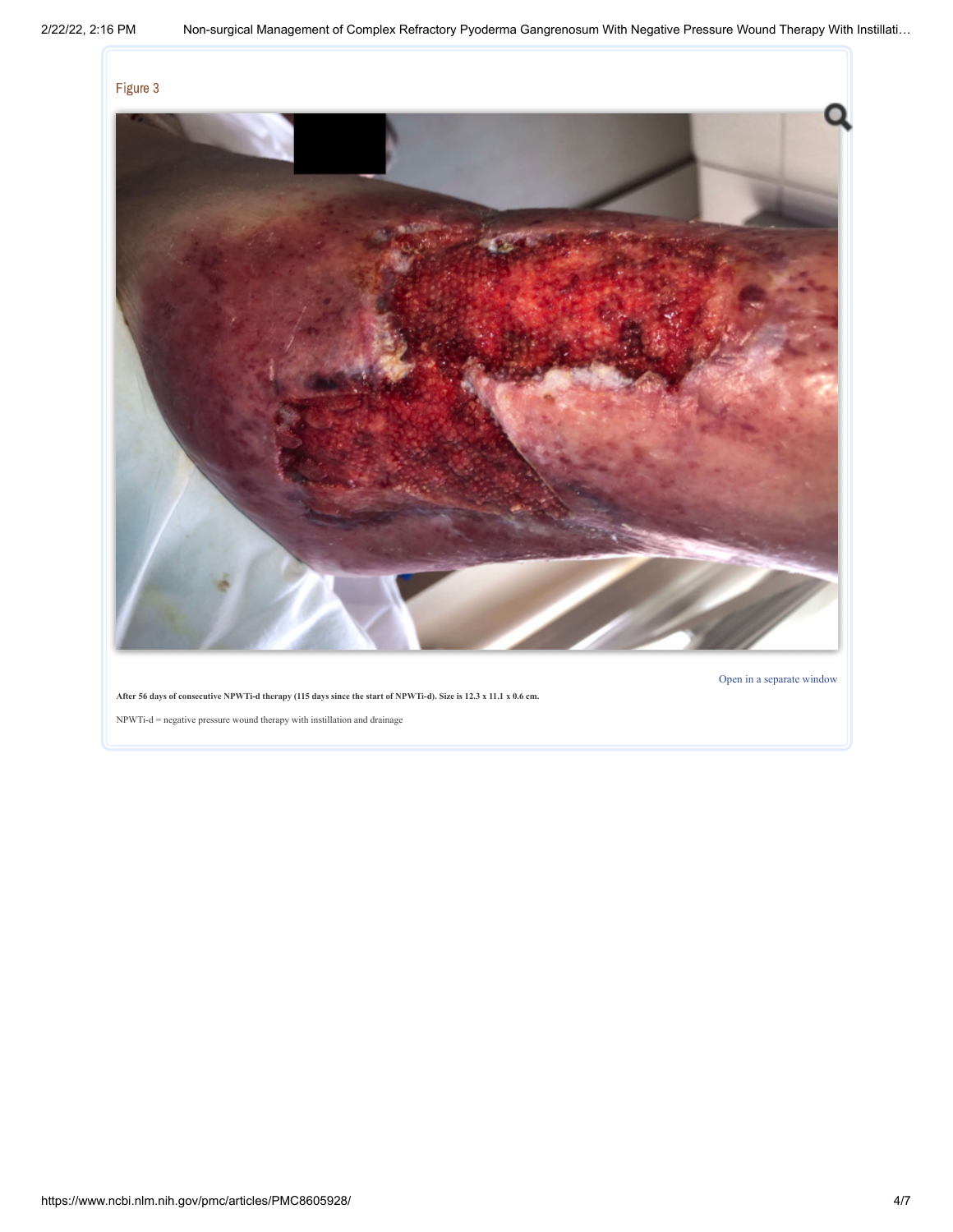

**At the nine-month follow-up office visit, fully re-epithelialized and healed.**

#### **Discussion**

.

In complex cases of PG, a multimodality approach of adjunctive wound vac therapy in combination with immunosuppression has yielded positive results for difficult-to-heal PG ulcers [[2-](#page-7-1)[7](#page-8-1)]. Due to concerns of pathergy, it is recommended that NPWT for PG be applied in the setting of adequate immunosuppression [\[8](#page-8-2)]. Traditional NPWT on PG has been well studied [[5\]](#page-8-3); however, experience with the newer advanced technology of NPWTi-d on PG is limited. The newer technique of NPWTi-d which combines NPWT with instillation-and-dwelling of an irrigating solution over the wound environment has shown promising results for PG wounds complicated by infections [[2\]](#page-7-1). Similarly, our case supports the use of NPWTi-d for complex refractory cases of PG with recurrent superimposed infections. We hypothesize that NPWTi-d's mechanism of circulating solution is particularly effective in clearing the aberrant collection of neutrophils (characteristic of PG), which crowds out and blocks healing factors from reaching the wound site.

Without controlled trials on NPWTi-d on PG or other chronic and complicated wounds, limited high-quality evidence exists for the recommendation of NPWTi-d's use in the management of difficult wounds. However, attempts at defining best practices for NPWTi-d have been made with the 2020 international expert consensus guidelines [[9](#page-8-4)]. They recommend saline as the first choice for instillation solution followed by antiseptics, including sodium hypochlorite solution (dilute Dakin's solution 0.125% or quarter strength) as suitable alternatives, as used in our case. They also recommend ROCF sponge dressings with holes (ROCF-CC) to without holes (ROCF-V) for patients who are not candidates for sharp debridement, not indicated for PG. Additionally, the recommended parameters for NPWTi-d of 125 mmHg negative pressure, 10-minute dwell time, and two-to-three hours between treatment cycles align with that used for this patient.

While short-term use of NPWTi-d of one or two days has been proposed as a solution to reduce operating room time for washouts [[10](#page-8-5)], we found that long-term use of NPWTi-d greater than 30 days was most effective in shrinking the size. Additionally, the preference for Mepitel over Adaptic was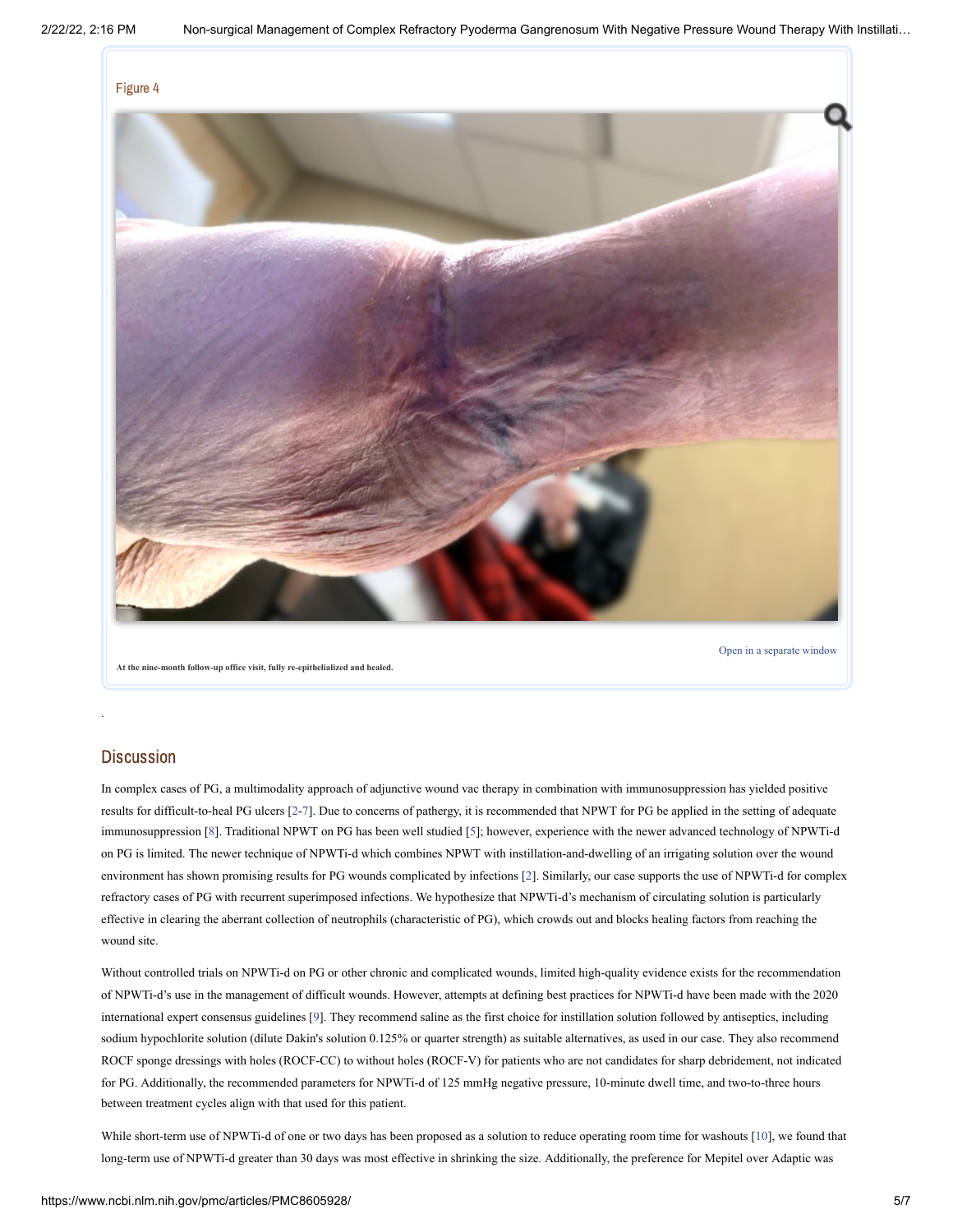2/22/22, 2:16 PM Non-surgical Management of Complex Refractory Pyoderma Gangrenosum With Negative Pressure Wound Therapy With Instillati…

commented upon by both the wound care team and patient in providing greater comfort and appearance of the wound at dressing changes. A possible explanation is less biofilm adherence on the smoother Mepitel surface, which would reduce the risk of pathergy during dressing change.

#### **Conclusions**

Considering the unique challenges of this patient's chronic presentation, complicated course, and large size of her PG wound, we report that adjunct use of NPWTi-d with Mepitel and ROCF-CC had a positive effect in resolving her PG wound. We purport the effectiveness of NPWTi-d may be due to its irrigative capability to clear the neutrophilic collection and allow passage of wound healing factors. Given the rare nature of PG, we hope that this case adds to the understanding of the non-operative approaches to PG and encourages further development of prospective studies to better elucidate outcomes of PG treated with NPWTi-d.

We report a complicated case of chronic PG on the RLE with positive outcomes using negative pressure wound therapy with instillation in adjunct with systemic immunosuppression. While the use of traditional NPWT is not new in PG, we present our experience with the newer NPWTi-d technology. We propose a multimodality approach should be considered in complex PG wound management.

#### **Notes**

The content published in Cureus is the result of clinical experience and/or research by independent individuals or organizations. Cureus is not responsible for the scientific accuracy or reliability of data or conclusions published herein. All content published within Cureus is intended only for educational, research and reference purposes. Additionally, articles published within Cureus should not be deemed a suitable substitute for the advice of a qualified health care professional. Do not disregard or avoid professional medical advice due to content published within Cureus.

The authors have declared that no competing interests exist.

#### Human Ethics

Consent was obtained or waived by all participants in this study

#### Article information

Cureus. 2021 Oct; 13(10): e18951. Published online 2021 Oct 21. doi: [10.7759/cureus.18951](https://dx.doi.org/10.7759%2Fcureus.18951)

PMCID: PMC8605928 PMID: [34815898](https://www.ncbi.nlm.nih.gov/pubmed/34815898) Monitoring Editor: Alexander Muacevic and John R Adler

[Frank](https://www.ncbi.nlm.nih.gov/pubmed/?term=Lee%20FG%5BAuthor%5D&cauthor=true&cauthor_uid=34815898) G Lee  $^\text{KL}$  [Ethan](https://www.ncbi.nlm.nih.gov/pubmed/?term=Song%20E%5BAuthor%5D&cauthor=true&cauthor_uid=34815898) Song. $^1$  Sean J Wallace. $^2$  Thomas J Shaughnessy. $^3$  [Mamtha](https://www.ncbi.nlm.nih.gov/pubmed/?term=Raj%20M%5BAuthor%5D&cauthor=true&cauthor_uid=34815898) Rai. $^2$  Robert Teixeira. $^2$  [Marshall](https://www.ncbi.nlm.nih.gov/pubmed/?term=Miles%20MG%5BAuthor%5D&cauthor=true&cauthor_uid=34815898) G Miles. $^2$  and [Randolph](https://www.ncbi.nlm.nih.gov/pubmed/?term=Wojcik%20Jr.%20R%5BAuthor%5D&cauthor=true&cauthor_uid=34815898) Woicik Jr. $^2$ 

 $^{\text{1}}$  Division of Plastic and Reconstructive Surgery, University of South Florida Morsani College of Medicine, Tampa, USA

 $^2$  Division of Plastic and Reconstructive Surgery, Lehigh Valley Health Network, Allentown, USA

 $^3$  Department of Physical Therapy and Wound Care, Lehigh Valley Health Network, Allentown, USA

**M**Corresponding author.

Frank G. Lee [franklee@usf.edu](mailto:dev@null)

Accepted 2021 Oct 21.

[Copyright](https://www.ncbi.nlm.nih.gov/pmc/about/copyright/) © 2021, Lee et al.

This is an open access article distributed under the terms of the Creative Commons Attribution License, which permits unrestricted use, distribution, and reproduction in any medium, provided the original author and source are credited.

Articles from Cureus are provided here courtesy of Cureus Inc.

#### References

<span id="page-7-0"></span>1. Etiology and management of pyoderma gangrenosum: a comprehensive review. Ahronowitz I, Harp J, Shinkai K. Am J Clin Dermatol. 2012;13:191–211. [\[PubMed\]](https://www.ncbi.nlm.nih.gov/pubmed/22356259) [[Google Scholar\]](https://scholar.google.com/scholar_lookup?journal=Am+J+Clin+Dermatol&title=Etiology+and+management+of+pyoderma+gangrenosum:+a+comprehensive+review&volume=13&publication_year=2012&pages=191-211&pmid=22356259&)

<span id="page-7-1"></span>2. Management of an unfortunate triad after breast reconstruction: pyoderma gangrenosum, full-thickness chest wall defect and Acinetobacter Baumannii

Infection. Schintler MV, Grohmann M, Donia C, Aberer E, Scharnagl E. J Plast Reconstr Aesthet Surg. 2010;63:0–7. [\[PubMed](https://www.ncbi.nlm.nih.gov/pubmed/20153277)] [[Google Scholar\]](https://scholar.google.com/scholar_lookup?journal=J+Plast+Reconstr+Aesthet+Surg&title=Management+of+an+unfortunate+triad+after+breast+reconstruction:+pyoderma+gangrenosum,+full-thickness+chest+wall+defect+and+Acinetobacter+Baumannii+Infection&volume=63&publication_year=2010&pages=0-7&)